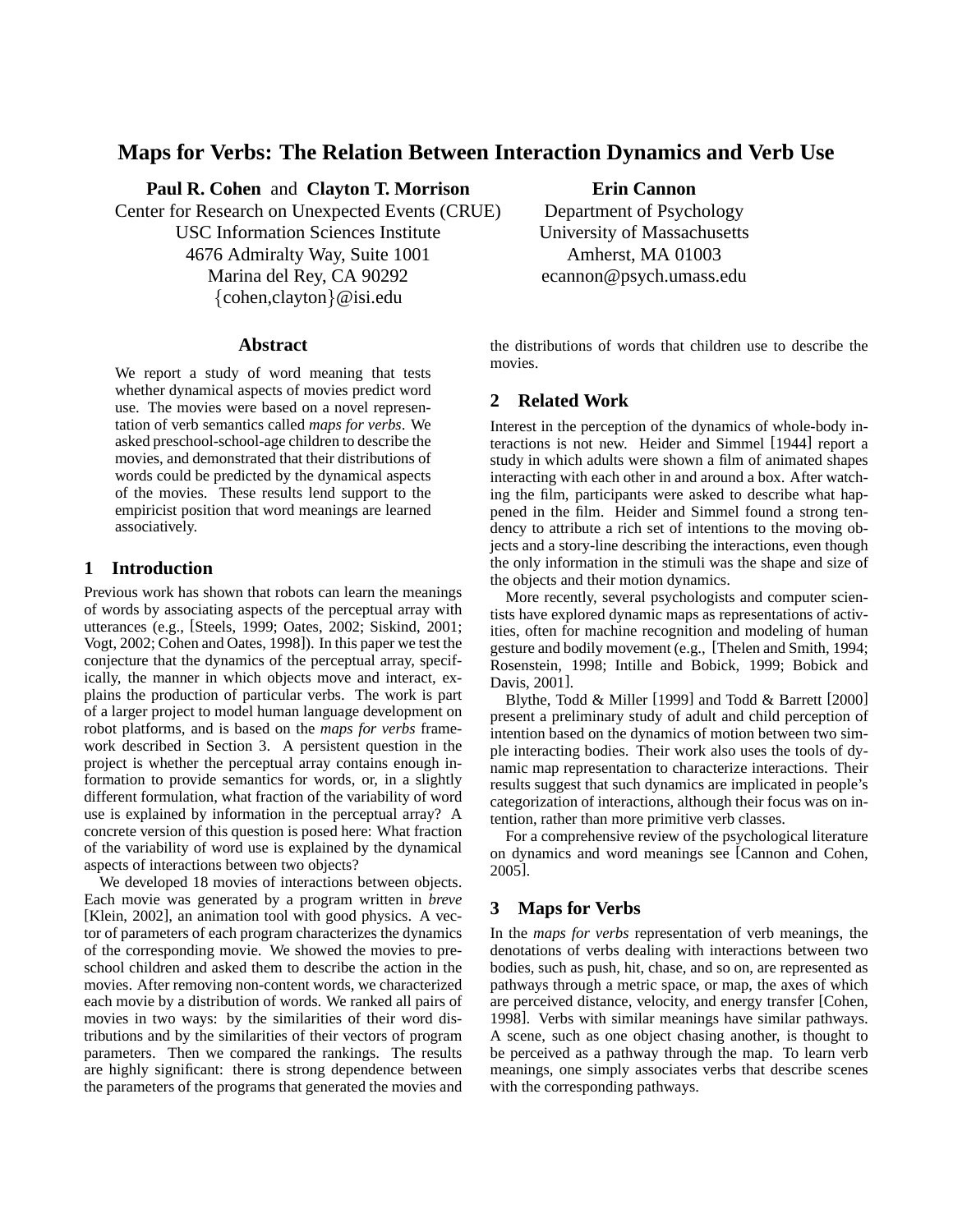Although maps are compact and objective representations of some verb meanings, we do not know whether they have psychological reality — whether humans use maps to assign meanings to verbs. Even if they do, the original maps for verbs representation might have the wrong axes, or the axes might be correct but verbs might not be correlated with the particular features of pathways, as we thought. The experiment in this paper does not test whether humans have maps in their heads. Instead it asks, "If one creates movies which are different according to the maps for verbs framework, will human subjects use different distributions of words to describe them?"

In the maps for verbs framework, the dynamics of interaction are split into before, during (contact), and after phases. Figure 1 depicts these phases with illustrative trajectories in eac. The axes of the maps are the same in the *before* and *after* phases: they are relative velocity and distance between the two bodies. Relative velocity is the difference between the velocity of one body, A, and another, B:  $Velocity(A) - Velocity(B)$ . Many verbs (e.g., transitive verbs) predicate one body as the "actor" and the other as the "target" (or "subject" or "recipient") of the action. For example, in a push interaction, the actor does the pushing, and the target is the body being pushed. By convention, the actor is designated as A and the target is B. Thus, when relative velocity is positive, the actor's velocity is greater than that of the target; and when relative velocity is negative, the target's velocity is greater than that of the actor. Distance, in turn, is simple Euclidean distance between the bodies.

The vertical dimension of the map in the *during* phase is perceived energy transfer (from the actor to the target). If energy transfer is positive, then the actor is imparting to the target more energy than the target originally had; if energy transfer is negative, then the situation is reverse and the target is imparting more energy to the actor. Since energy transfer is not directly perceivable, we approximate it by calculating the acceleration of the actor in the direction of the target while the actor and target are in contact.

The labeled trajectories in Figure 1 characterize the component phases of seven interaction types, as described by the verbs push, shove, hit, harass, bounce, counter-shove and chase.

For example,  $\langle \mathbf{b}, \mathbf{b}, \mathbf{b} \rangle$  describes a *shove*. The actor approaches the target at a greater velocity than the target, closing the distance between the two bodies. As it nears the target, the actor slows, decreasing its velocity to match that of the target. Trajectory **b** of the before phase in Figure 1 illustrates these dynamics, showing the decrease in relative velocity, along with decrease in distance. At contact, the relative velocity is near or equal to zero. During the contact phase, the actor rapidly imparts more energy to the target in a short amount of time, as illustrated by **b** of the during/contact phase. And after breaking-off contact with the target, the agent rapidly decreases its velocity while the target moves at a greater velocity due to the energy imparted it.

In Figure 2(b), below, we provide a plot of the dynamics of a simulated shove action. The map in the figure plots the dynamics for a portion of the time between contact phases. The trajectory begins with very low relative velocity, as would be

expected just after completing the contact phase of a shove (after phase b in Figure 1), and ends with a high relative velocity that is ramping down (before phase b in Figure 1) just before a new shove occurs.

With this three-phase representation scheme, we define six more interaction types corresponding to common English verbs:

- *Push*  $\langle$ **b**,  $a, a \rangle$  begins like shove, but at contact relative velocity is near or equal to zero and the actor smoothly imparts more energy to the target; after breaking contact, the agent gradually decreases its velocity.
- *Hit*  $\langle c/d, c, c \rangle$  may begin with the actor already at high velocity relative to the target or increasing in relative velocity, and thus is characterized by **c** or **d** in the before phase.
- *Harass*  $\langle c/d, c, d \rangle$  is similar to a hit, except the afterphase involves the actor quickly recovering its speed and moving back toward the target, not allowing the distance between the two to get very large (the **d** in the after phase). Harass highlights that interactions may be cyclic: the after phase of one epoch blends into the before phase of the next.
- *Bounce*  $\langle c/d, d, e \rangle$  along with counter-shove, bounce involves the target making a more reactive response to the actor's actions. Bounce begins like a hit or harass, but at contact, the target transfers a large amount of energy back to the actor.
- *Counter-shove*  $\langle \mathbf{b}/\mathbf{c}/\mathbf{d}, \mathbf{e}, \mathbf{e} \rangle$  is a version of a shove where the target imparts energy to the actor.
- *Chase*  $\langle \mathbf{a}, -, \rangle$  involves the actor moving toward the target, closing the distance between the two, but never quite making contact, so the during and after phases are not relevant. This is depicted as the circular trajectory **a** in the before phase.



Figure 2: (a) Example of maps-for-verbs simulation running the shove-wander action, as rendered in *breve 1.4*. (Note: dashed lines represent motions of colored patches for demonstration purposes; only the moving color-patches themselves were displayed in the stimuli movies.); (b) Dynamic map plot of shove-wander action before contact, corresponding to the picture in (a)  $(x-axis)$  = distance between agents,  $y-axis$  = relative velocity).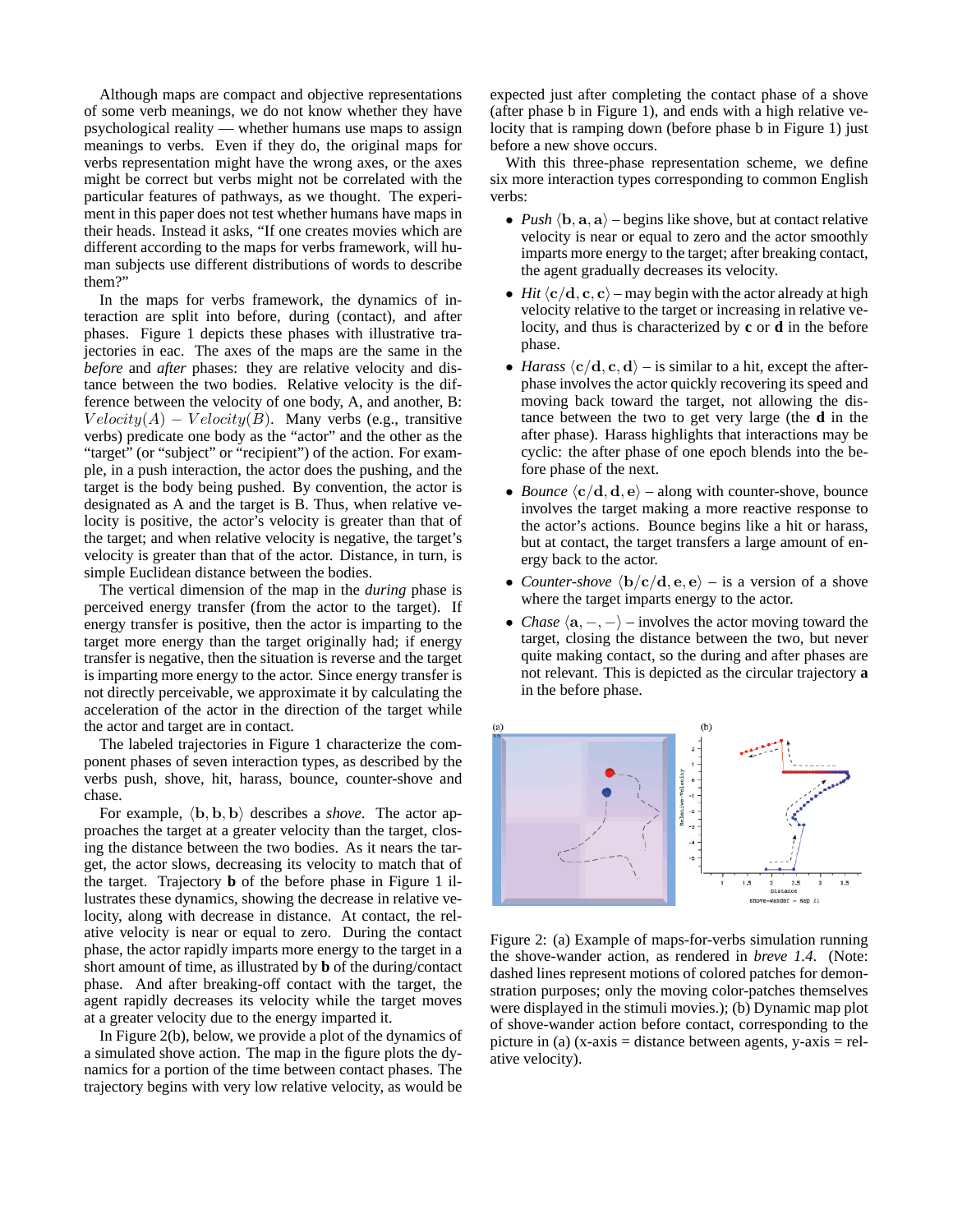

Figure 1: Maps-for-verbs model of the three phases of interaction.

### **4 Experiment**

#### **4.1 Stimuli**

We used *breve 1.4*, an environment for developing realistic multi-body simulations in a three dimensional world with physics [Klein, 2002], to implement a model of the seven interaction classes described in the previous section. The models were rendered as two generic objects (a blue ball for the actor and a red ball for the target) moving on a white background — see Figure  $2(a)$ . The models allowed us to generate multiple instances of each interaction type.

We generated a set of movies based on each of the *breve* interaction models. For several of the interaction classes we also varied the behavior of the target object, as follows: the target object, (a) did not move except when contacted ("stationary"), (b) moved independently in a random walk ("wander"), or (c) moved according to billiard ball ballistic physics, based on the force of the collision ("coast"). We generated a total of 17 unique movies. For the bounce and countershove interaction types, we only implemented "stationary" and "wander" target behavior, as "coast" would obliterate the effect of the target transferring energy back to the actor. Also, there was only one version of "chase," as the target must always be moving away from the actor. Chase was also unique because it was the only instance in which the two balls never contacted each other.

The 17 movies were recorded and presented on a G3 iMac with 14 inch screen. The children's responses were recorded and later transcribed.

#### **Participants**

Sixteen children participated in this study, ranging in age from 26-60 months old (average  $age = 50$  months). Participants were recruited and tested at a local daycare in Amherst, MA.

#### **Procedure**

For each child, a total of 18 movies was presented, each movie instance appearing once — with the exception of chase, which the child watched twice. An experimenter told each child that she would be watching movies on the computer screen with two balls, one blue and one red, and that the task was to tell a story about what the balls were doing.

### **4.2 Analysis**

The children used remarkably small vocabularies and very terse sentences to describe the movies; the following transcript is typical:

- E: Okay, last one. Can you tell me a good story about this one?
- S: Even gooder than all of the other ones?
- E: Make it the best story!
- S: It's going umm gooder and it's playing but the red is letting the blue push him. And the red is letting the blue one push
- E: How come he's letting the blue push?
- S: Because he wanted to.
- E: Why does he want to?
- S: Because he likes to play like that.

All the content words for each trial were extracted and "canonicalized," converting verbs in different tenses or forms (e.g., ending in -ed, -ing, etc.) to a single form. Also, negation phrases, such as "it's not zooming" or "red didn't move," were also transformed into a single token, e.g., not-zooming and not-moving. The total number of unique, canonicalized content words uttered by all the subjects in response to all the movies was 104, of which the following 30 words were uttered more than three times (words are listed with their frequencies): PUSHING, 85; MOVING, 57; BONKING, 54; AWAY, 46; TRYING, 38; PLAYING, 28; FAST, 27; RUNNING, 27; AROUND, 25; UP, 25; GETTING, 21; CHASING, 19; FRIENDS, 18; BUMPING, 17; SLOW, 16; HITTING, 16; DOWN, 16; CIR-CLE, 11; CATCHING, 10; STANDING, 7; TAG, 7; ZOOMING, 6; STOPPING, 6; COMING, 4; FLYING, 4; KNOCKING, 4; FOL-LOWING, 4; BOUNCING, 4; ABOUT, 4; TOGETHER, 4.

Note that some of these words are not verbs; for instance, "friends" and "away."

Each movie is characterized by a vector of relative frequencies of these 30 words. For example, here is the vector for the movie SHOVE-STATIONARY:

PUSHING, 0.192; MOVING, 0.115; BONKING, 0.0; AWAY, 0.115; TRYING, 0.038; PLAYING, 0.0; FAST, 0.115; RUNNING, 0.077; AROUND, 0.0; UP, 0.0; GETTING, 0.0; CHASING, 0.038; FRIENDS, 0.077; BUMPING, 0.038; SLOW, 0.038; HITTING, 0.0; DOWN, 0.0; CIRCLE, 0.0; CATCHING, 0.038; STANDING,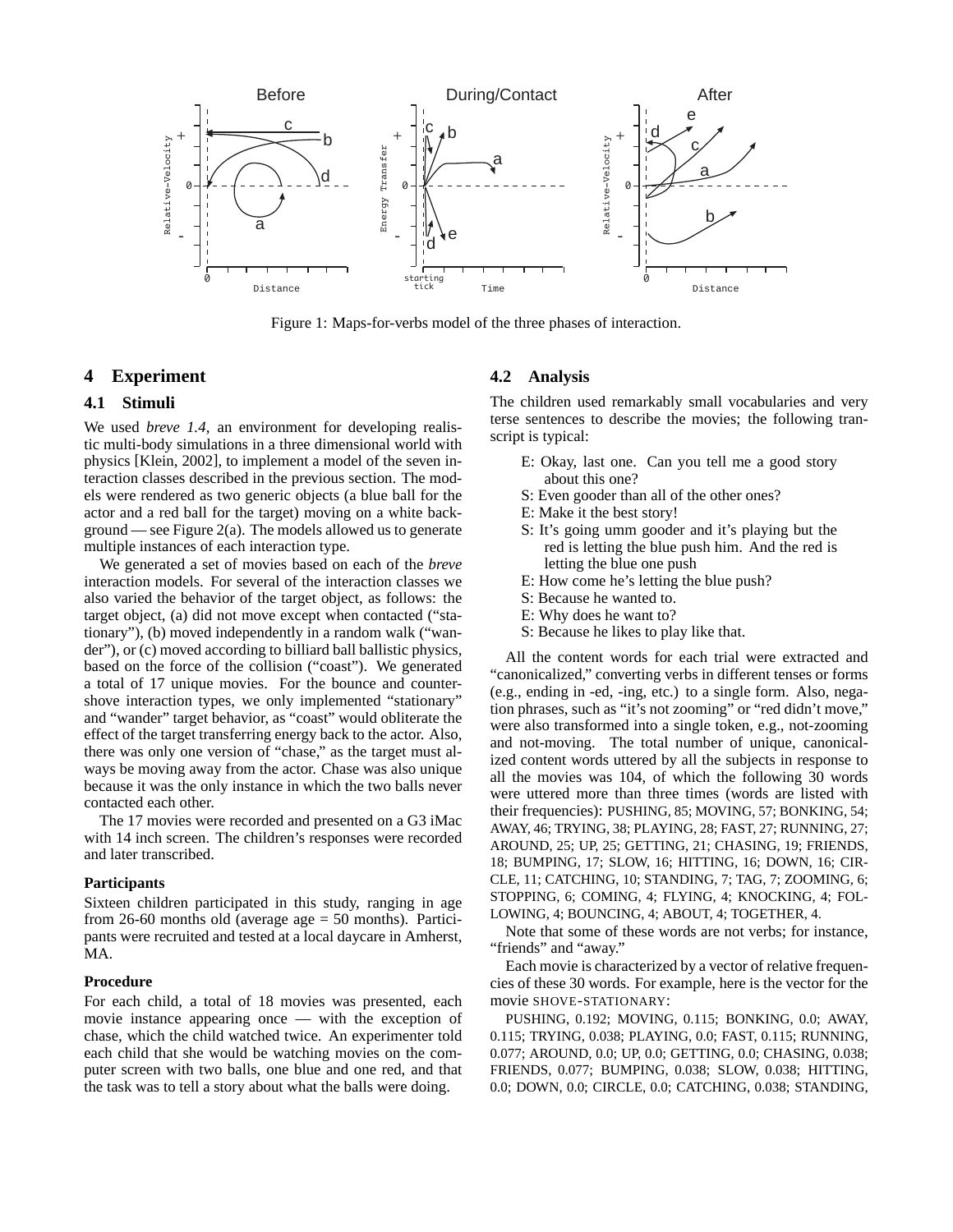| : BEFORE-SUBJECT-ACTION               | 'agent-coast                |
|---------------------------------------|-----------------------------|
| : BEFORE-ACTOR-ACTION                 | 'approach-slow-down         |
| : BEFORE-ACTOR-ORIGINAL-SPEED         | 2                           |
| : BEFORE-ACTOR-DESIRED-SPEED          | .5                          |
| : BEFORE-ACTOR-DISTANCE-FOR-SLOW-DOWN | 1.5                         |
| : BEFORE-ACTOR-DISTANCE-FOR-STOP      | $\Omega$                    |
| : DURING-ACTOR-ACTION                 | 'agent-approach-speed-up    |
| : DURING-ACTOR-SPEED-UP-START-TIME    | 'self                       |
| :DURING-ACTOR-SPEED-UP-END-TIME       | $\boldsymbol{\vartriangle}$ |
| : DURING-ACTOR-ORIGINAL-SPEED         | 'self                       |
| : DURING-ACTOR-DESIRED-SPEED          | 6                           |
| : DURING-ACTOR-SELF-WAIT              | 6 <sup>6</sup>              |
| :DURING-2-ACTOR-ACTION                | 'agent-halt                 |
| : DURING-2-ACTOR-SELF-WAIT            | .5                          |
| :AFTER-SUBJECT-ACTION                 | 'agent-coast                |
| : AFTER-ACTOR-ACTION                  | 'agent-run-away-speed-up    |
| : AFTER-ACTOR-SPEED-UP-START-TIME     | 'self                       |
| :AFTER-ACTOR-SPEED-UP-END-TIME        |                             |
| : AFTER-ACTOR-ORIGINAL-SPEED          | 'self                       |
| : AFTER-ACTOR-DESIRED-SPEED           | $\overline{c}$              |
| :AFTER-2-SUBJECT-ACTION               | 'agent-halt                 |
| : AFTER-2-ACTOR-SELF-WAIT             |                             |
|                                       |                             |

Table 1: A vector of parameters for the movie SHOVE-STATIC

0.0; TAG, 0.0; ZOOMING, 0.038; STOPPING, 0.0; COMING, 0.0; FLYING, 0.0; KNOCKING, 0.0; FOLLOWING, 0.0; BOUNCING, 0.038; ABOUT, 0.038; TOGETHER, 0.0.

That is, of the content words used to describe the movie SHOVE-STATIONARY, 19% of them were PUSHING, 11.5% were MOVING, and so on. Let  $V_{words}$ (movie) denote the vector of relative frequencies of words used to describe a movie.

The movies also can be characterized by the parameters of the *breve* programs that generated them. These parameters include the current speed and desired speed of the objects, the subroutines that implement patterns of movement, the distance between objects at which one slows down, the latency before starting the next movement, and so on. Table 1 shows the vector for the movie SHOVE-STATIC. Let  $V_{params}$ (movie) denote the vector of parameters for the program that generates the movie.

The next step of the analysis is to test whether there is an association between the vectors of parameters for movies,  $V_{params}$ (movie), and the vectors of words used to describe the movies,  $V_{words}$ (movie). A simple method is to calculate the similarities between pairs of movies  $i$  and  $j$ , rank the pairs by similarity, and see whether the ranking based on word vectors is predicted by the ranking based on parameter vectors. Let

$$
Sim_{words}(i, j) = f(V_{words}(i), V_{words}(j)) \qquad (1)
$$

$$
Sim_{params}(i, j) = g(V_{params}(i), V_{params}(j)) \quad (2)
$$

where  $f$  and  $g$  are methods for comparing word-frequency vectors and parameter vectors, respectively. The question is whether, averaged over pairs of movies  $i$  and  $j$ ,  $Sim_{words}(i, j)$  is predicted by  $Sim_{params}(i, j)$ . We let f be generalized Euclidean distance between the probabilities  $p(w_i)$  and  $p(w_i)$  of hearing word w uttered in response to movies  $i$  and  $j$ , respectively:

$$
f(i,j) = \sqrt{\sum_{w \in \{pushing, moving,..\}} (p(w_i) - p(w_j))^2}
$$
 (3)

The function g, for comparing parameter vectors, cannot be simple Euclidean distance because parameter vectors include non-numeric values. We wrote a function that increases the similarity score when symbolic (and numeric values) are identical, decreases the score by a constant when symbolic values don't match, and decreases the score proportional to the mismatch between numeric values. We added some conditions for missing values. We are aware that this function might conceivably be "tuned" to make the parameter vectors better predict the word vectors, so we wrote it once and did not revise it. The results presented below are for the first and only evaluation of this function on these data.

As a final step, we ranked pairs of movies according to  $Sim_{words}(i, j)$  and  $Sim_{params}(i, j)$ .

#### **4.3 Results**

Each pair of movies  $i, j$  gets two similarity scores,  $Sim_{words}(i, j)$  and  $Sim_{params}(i, j)$ , so we can look at the simple correlation of these scores and the regression of  $Sim_{params}(i, j)$  on  $Sim_{words}(i, j)$ . Figure 3 shows these score plotted against each other and the linear regression line that fits them best. Clearly, the similarity of two movies according to their parameters is a good predictor of the similarity of distributions of words used to describe the movies. The correlation between them is 0.949, which means the similarity of two movies according to their parameters accounts for 90% of the variance in the similarity of the word vectors for the movies. This result is highly significant ( $p < .0001$ ).



Figure 3: Regression plot of similarity scores for movie pairs according to movie parameters and movie word descriptions.

Another way to analyze the data is to compare the rankings of pairs of movies according to the two similarity scores. To illustrate, suppose we have four movies,  $a, b, c, d$ , and so six pairs of movies, ranked by function  $f$  from most to least similar:  $((a, b)(a, c)(b, d)(a, d)(b, c)(c, d)).$ Now suppose function  $g$  produces a different ranking:  $((b, d)(a, c)(a, d)(c, d)(b, c)(a, b))$ . According to f, the most similar movies, with rank 1, are  $(a, b)$  whereas the rank of these movies is 6 according to  $g$ . We can characterize the difference of two rankings by summing the differences in rank over items; for instance, the item  $(a, b)$  contributes  $6 - 1 = 5$ to the sum.

For the data in Figure 3, the summed rank difference is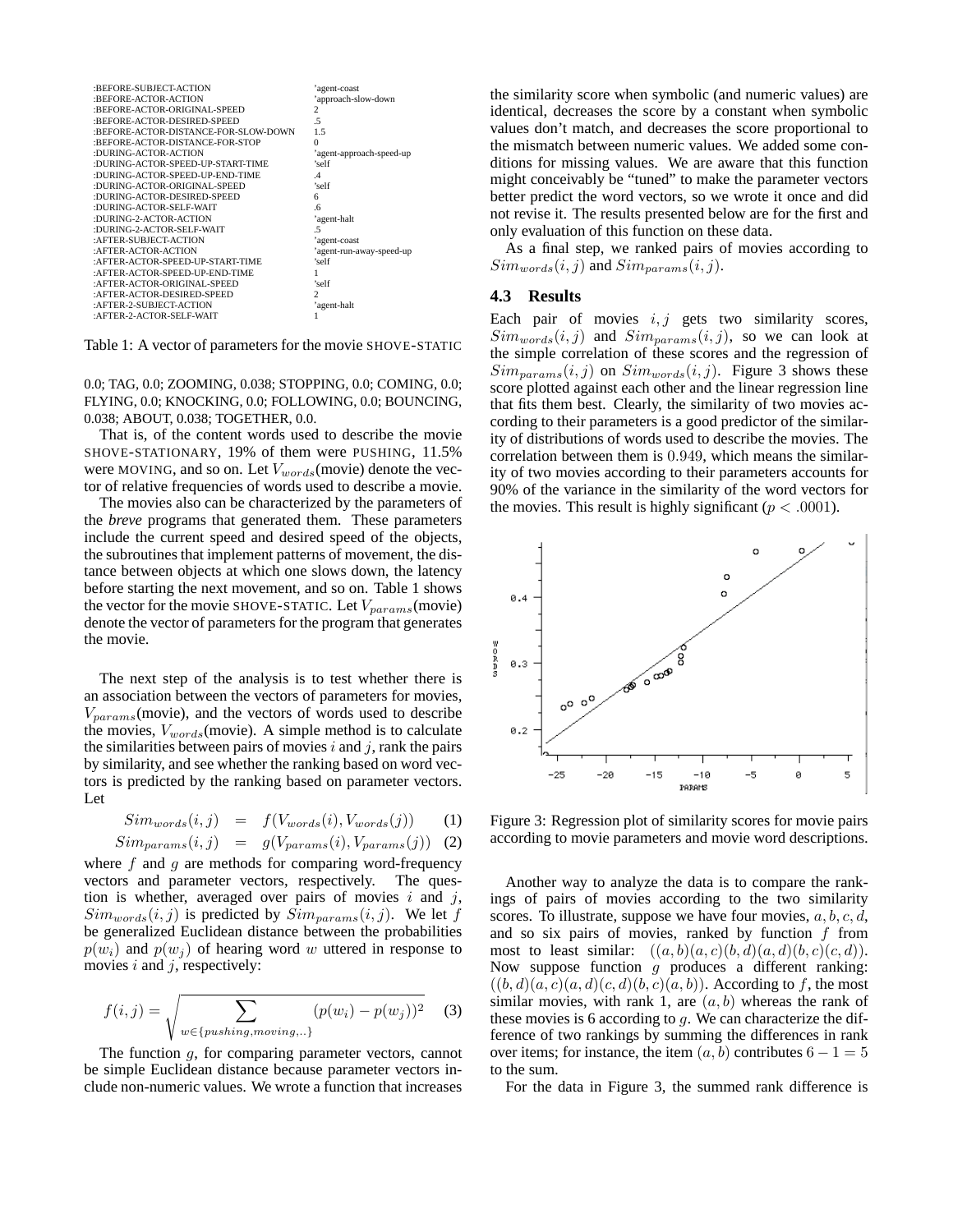$\delta = 104$ , but how can we tell whether this is a statistically significant number? We perform a *randomization test* as follows: There are 21 pairs of movies, so construct two vectors,  $v_1$  and  $v_2$ , each containing the numbers 1...21. Now shuffle  $v_2$  thoroughly and calculate  $\delta* = \sum_{i=[0,21]} abs(v_{1,i} - v_{2,i}).$ Repeat 1000 times. The resulting distribution of δ∗ is the *empirical sampling distribution* of the summed rank difference under the *null hypothesis* that the ranks of items in the vectors are unrelated. If the actual summed rank difference,  $\delta$ , has low probability according to this sampling distribution, we reject the null hypothesis with residual uncertainty (the  $p$ value) equal to the quantile of  $\delta$  in the sampling distribution (see [Cohen, 1995] for details).

As it happens, the ranking of movie pairs according to the movie parameters is not independent of the ranking according to word frequencies. The summed rank difference  $\delta = 104$ is just the 0.0016 quantile of the sampling distribution, so we can reject the null hypothesis and conclude with confidence that the rankings are related.

## **5 Discussion**

These results are supported by another study, using the same movies, with adult subjects. (The final paper will present both sets of results.) They show conclusively that the dynamics of interactions between two bodies, as represented by the parameters of the programs that generate movies, predict the distributions of words that children use to describe the movies. This result is surprisingly strong when one considers how few words children actually use. Although our study involved 16 children, only 30 content words were uttered more than three times in the entire study. Nevertheless, by concentrating on the *distributions* of these words for each movie we were able to show a strong dependence on the dynamics of the movies.

Returning to the question that motivates this work, is there sufficient information in the perceptual array, particularly dynamical information, to supply semantics for some words, particularly some verbs? By demonstrating a dependency between dynamical information and word choice (especially in young children) we strengthen the empiricist case that word meanings can be learned as associations between the words and percepts. Our evidence is only suggestive, however, because we demonstrated a dependence of word use not on the child's *percepts* but, rather, on the parameters of the movies shown to the child. Only by assuming that these parameters affect how the movie is perceived can we argue for associative learning of word meanings. The assumption is very reasonable; after all, the parameters were tuned to make the movies look different and distinctive.

Still, we think it likely that associative learning of word meanings "needs help," probably from prior domain knowledge. Although researchers such as Todd and Barrett [Todd and Barrett, 2000] argue that motion is a cue to intention, they do not argue that it is the *only* cue, and one is hard-pressed to see how the intentional aspect of, say, "chasing," can be learned from nothing but the relative motions of two bodies. We think Dennett [Dennett, 1987] is probably right when he says we adopt an intentional stance even to non-intentional scenarios, and the intentional language of our subjects, directed to a couple of colored blobs moving on the screen, lends force to his argument. It seems likely to us that perceived movement is one cue to word meaning, but the intentional aspects of words are generated by the subjects themselves. We are currently designing studies to tease apart these contributors to word meanings.

Finally, we relate an anecdote about our word-learning robot: It learned that "forward" is associated with the wheels rotating in one direction and "backward" with the opposite direction of rotation, but it never learned that forward and backward are antonyms. We realized then that word meanings can be arbitrarily "deep" and that associating percepts and words produces a shallow kind of meaning. But it's a start.

### **References**

- [Blythe *et al.*, 1999] P. W. Blythe, P. M. Todd, and G. F. Miller. *How motion reveals intention: Categorizing social interactions*, pages 257–285. Oxford University Press, New York, NY, 1999.
- [Bobick and Davis, 2001] A. Bobick and J. Davis. The recognition of human movement using temporal templates. *IEEE Transaction on Pattern Analysis & Machine Intelligence*, 23(3), 2001.
- [Cannon and Cohen, 2005] E.N. Cannon and P.R Cohen. *Word choice as a conditional probability: Motion-based semantics*. Oxford University Press, New York, NY, 2005.
- [Cohen and Oates, 1998] P. R. Cohen and T. Oates. A dynamical basis for the semantic content of verbs. In *Grounding of Word Meaning: Data & Models Workshop, AAAI-98*, pages 5–8, 1998.
- [Cohen, 1995] Paul R. Cohen. *Empirical Methods for Artificial Intelligence*. The MIT Press, Cambridge, 1995.
- [Cohen, 1998] P. R. Cohen. Maps for verbs. In *Proceedings of the Information and Technology Systems Conference, Fifteenth IFIP World Computer Congress*, pages 21–33, 1998.
- [Dennett, 1987] D. Dennett. *The Intentional Stance)*. MIT Press, 1987.
- [Heider and Simmel, 1944] F. Heider and M. Simmel. An experimental study of apparent behaviour. *American Journal of Psychology*, 57(2):243–59, 1944.
- [Intille and Bobick, 1999] S. Intille and A. Bobick. A framework for recognizing multi-agent action from visual evidence. In *Proceedings of the Sixteenth National Conference on Artificial Intelligence*, pages 518–525, Orlando, FL, July 1999.
- [Klein, 2002] J Klein. breve: a 3d simulation environment for the simulation of decentralized systems and artificial life. In *Proceedings of Artificial Life VIII, the 8th International Conference on the Simulation and Synthesis of Living Systems*, 2002. http://www.spiderland.org/breve/.
- [Oates, 2002] T. Oates. Peruse: An unsupervised algorithm for finding recurring patterns in time series. In *Proceedings of the Nineteenth International Conference on Machine Learning*, 2002.